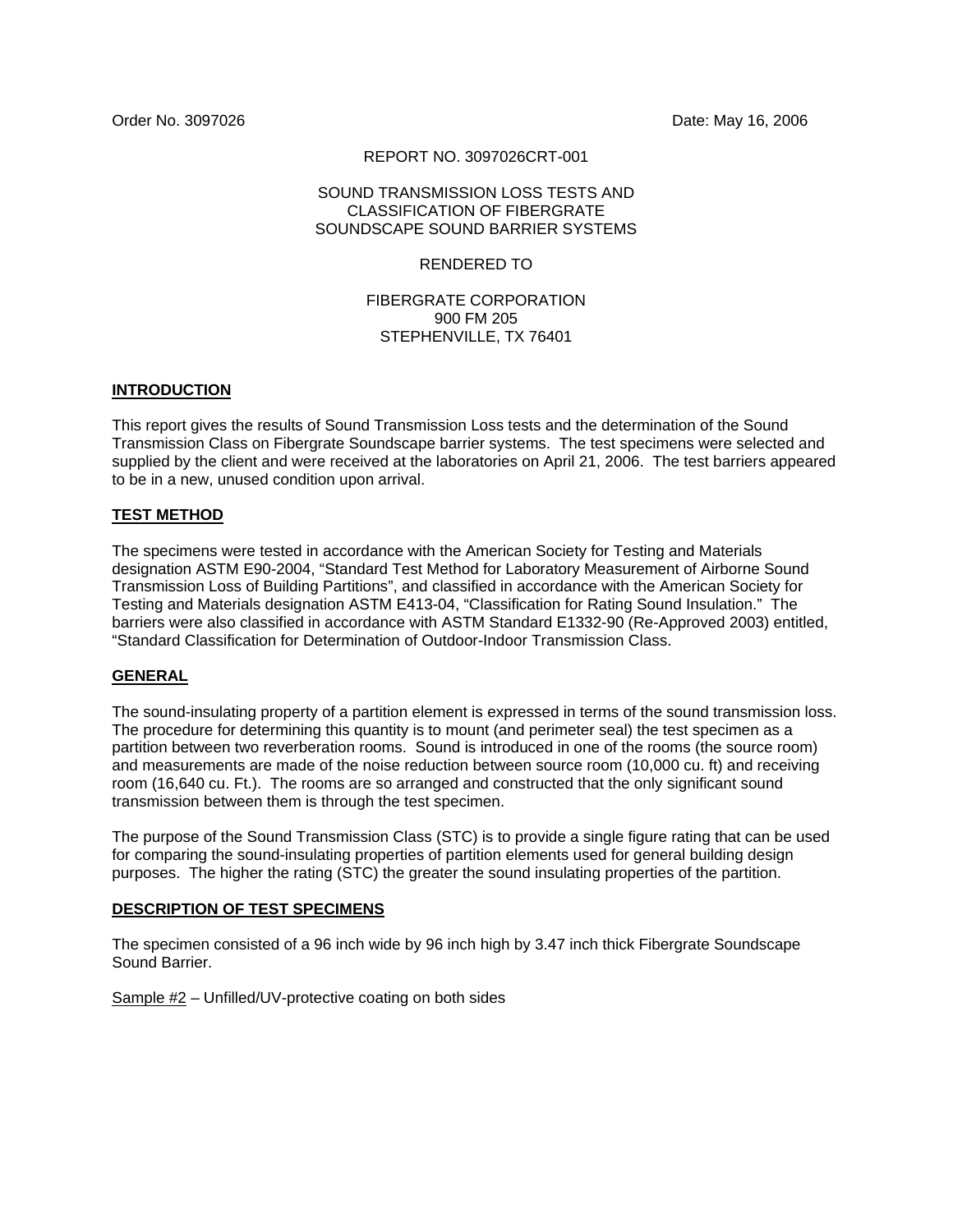$\hat{\mathcal{A}}$ 

 $\bar{\alpha}$ 

 $\overline{\phantom{a}}$ 

# $-0.5150$ 0.1550-T -3.8600-3.9800  $-15300 -$  00601  $-0.2000$ 11,9850 124850-T Ţ 5.6150-5,9700  $-1.5600 1.0001 -$ T  $0.1559 0.5000 -$ 1.1000  $-0.1750$ 0.1750 3.1220 3.4720





Accredited by the National Voluntary<br>Laboratory Accreditation Program for<br>the Specific Accreditation under Lab<br>Code 100402-0.

Page 3 of 8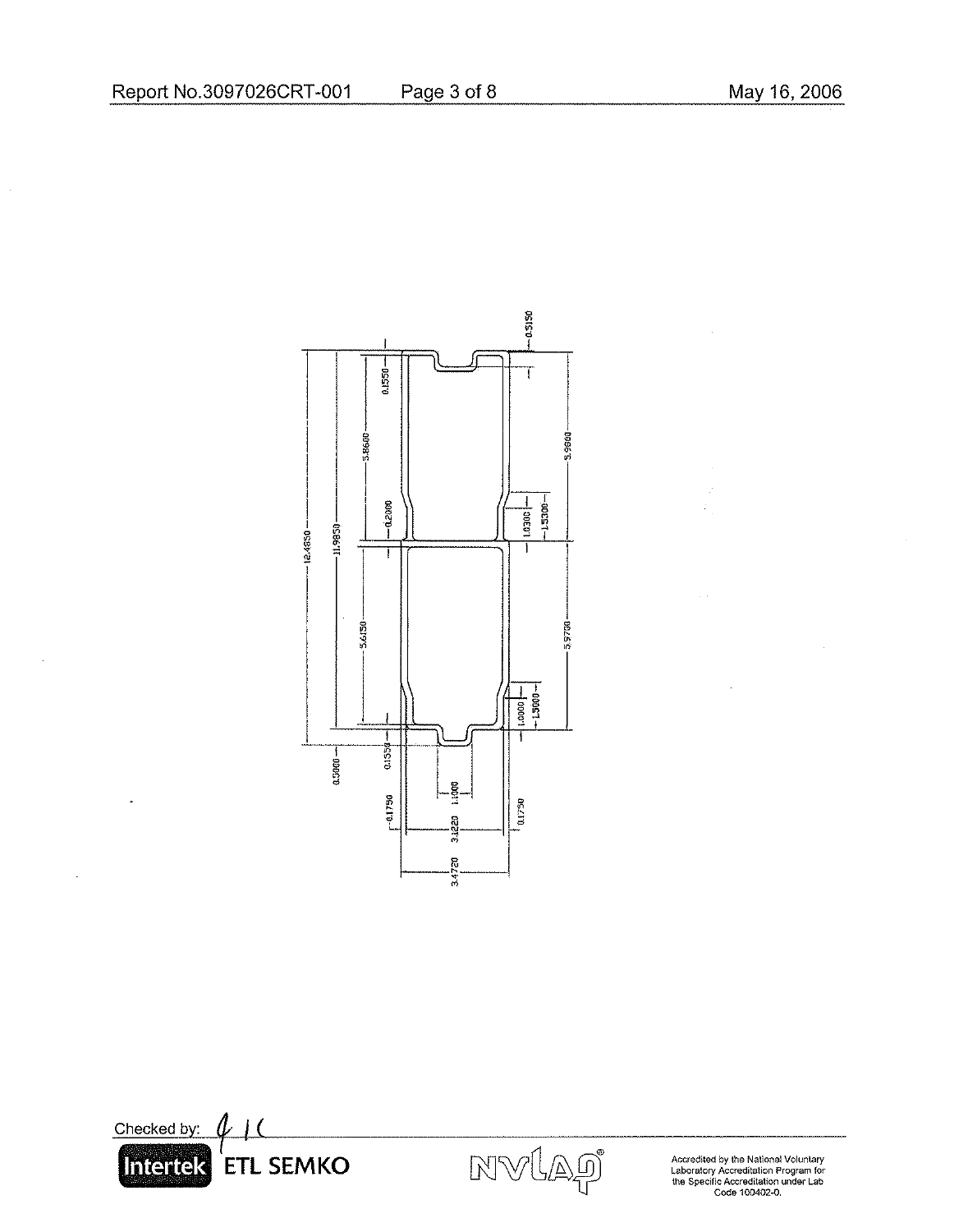### **RESULTS OF TEST**

#### Sound Transmission Loss in dB

| 1/3 Octave Band                          | Sample #2 |
|------------------------------------------|-----------|
| <b>Center Frequency</b>                  |           |
| Hz                                       |           |
| $\overline{80}$                          | 21        |
| 100                                      | 20        |
| 125                                      | 21        |
| 160                                      | 25        |
| 200                                      | 24        |
| 250                                      | 23        |
| 315                                      | 23        |
| 400                                      | 21        |
| 500                                      | 22        |
| 630                                      | 29        |
| 800                                      | 31        |
| 1000                                     | 31        |
| 1250                                     | 32        |
| 1600                                     | 33        |
| 2000                                     | 33        |
| 2500                                     | 33        |
| 3150                                     | 34        |
| 4000                                     | 35        |
| 5000                                     | 36        |
| <b>Sound Transmission Class</b>          | 30        |
| <b>Outdoor-Indoor Transmission Class</b> | 26        |

#### **CONCLUSION**

The test method employed for this test has no pass-fail criteria; therefore, the evaluation of the test results is left to the discretion of the client.

Dates of Tests: May 8, 2006 through May 15, 2006

Report Approved By:  $\blacksquare$  Report Reviewed By:

James H. Nickelsen and South and South America Communist Communist Communist Communist Communist Communist Comm<br>
Senior Project Engineer Acoustical Testing **Acoustical Testing** Acoustical Testing

**Engineer/Quality Supervisor** 

*For the complete test reports, please contact Custom Fiberglass Forms designteam@customfiberglassforms.com*